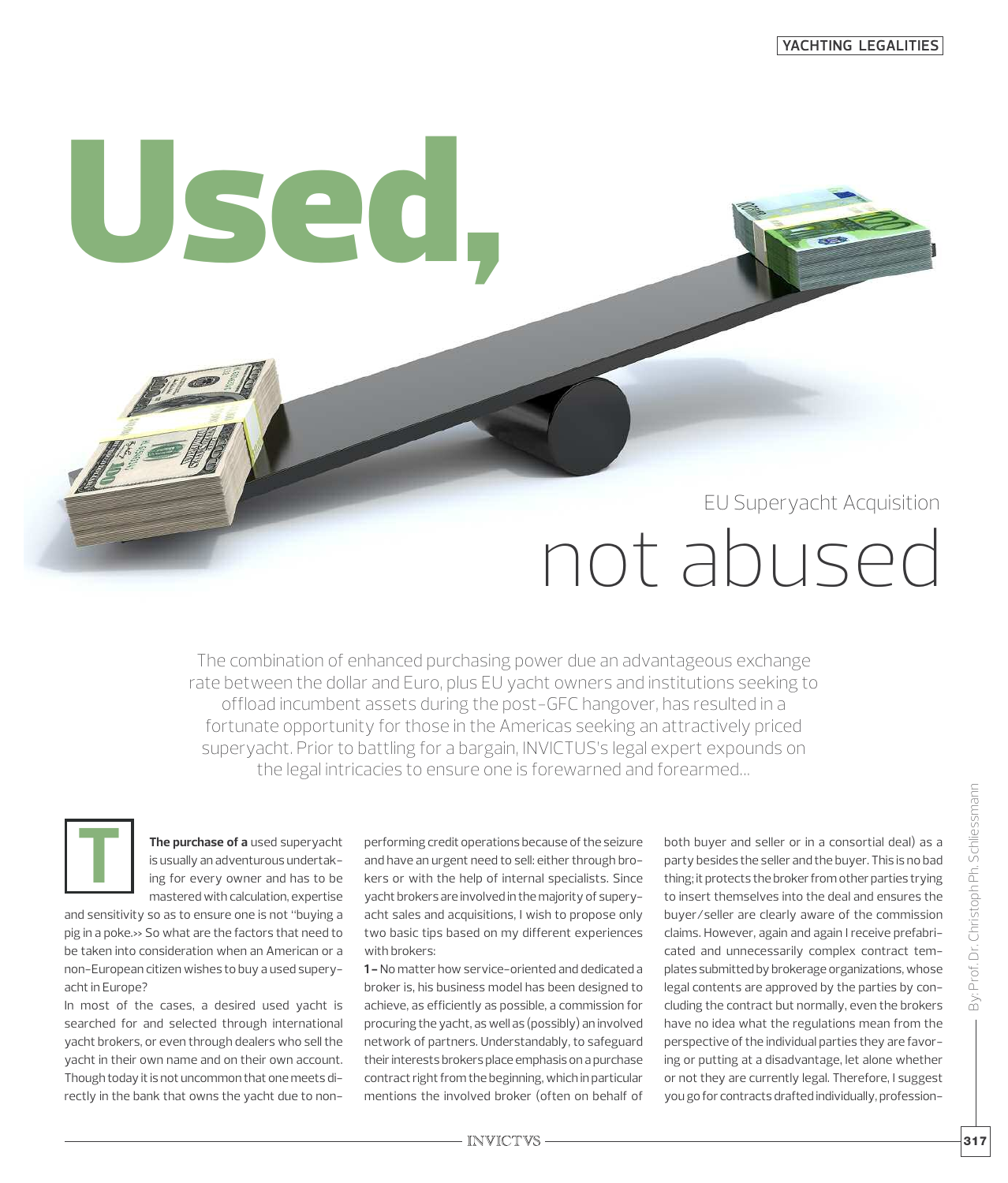

ally and customized for the situation. Unfortunately a broker may treat this with suspicion, suspecting disadvantages for themselves and their legal status. However, the templates provided by their own industry associations and organizations are often followed blindly. The "Memorandum of Agreement, approved by the Mediterranean Yacht Brokers Association" is often used in the EU and can be seldom used without basic modifications in individual cases, especially for a super yacht. It is certainly not a template where one must only enter parties, yacht and price details.

My advice: Conclude two separate contracts: one purchase contract for the yacht exclusively between the seller and buyer and one broker contract between the party concerned and their broker.

**2 -** The broker agreement or agreements should thus contain clear and transparent provisions–not leaving anything ambiguous-regarding which broker is representing whose interests, which service is rendered for the benefit of which party, and who will paywhich commission andwhen. The defined services can include the period before and up to the conclusion of purchase contract, during the Deal-Closings and possibly after-sales. Thus, any creditor will get a true picture of the brokerage service and a debtor will understand a commission, plus what kind of services he receives for which outcome fee. It is also particularly important to define exactly when the commissions will become due and how will these be paid. I have seen cases occasionally where brokers have already transferred their commission at the beginning of a Deal-Closing as their first deposit and also possessed authorization for that. If problems then emerge, damages for instance are not rectified properly, the purchase is delayed considerably, but the broker has already been paid and commitment to expediting the situation wanes. It simply doesn't work.

#### **THE EARLY APPROACH**

If a yacht is in an early selection process, the first major hurdle is a due diligence of history as well as all documents relevant for the yacht, which are required for condition and risk assessment in a paper form. This document survey is a basic and an important step to check whether the yacht should still be taken into consideration or not.

If the vacht is short-listed, it is important for the parties to give a thought with seriousness and buying interest, as more extensive work and cost is required at this point, which no one intends to shell out for without purpose or plan. How to best develop these interests formally, shall depend strongly on the circumstances of the individual case. A future owner can have the intention to secure the preemption of a yacht for a certain time, in particular, for the preparation of a detailed yacht survey. For this, an option of "Letter of Intent" or preliminary agreement is available which either does not force the conclusion of the main contract or facilitates exit from the business initiation without major problems.

If the future owner already draws a conclusion at an early stage of the deal that this yacht could be purchased by him, then it can be an absolute advantage for all the parties to conclude a master purchase agreement with a cancellation option in case of unsatisfactory yacht survey. Deposit payments can also be agreed upon in such a case and are refundable in case of an unsatisfactory survey and withdrawal. It goes without saying that besides the cancellation option depending on the survey result, it should also include the option, to renegotiate the purchase price or to define the maintenance and refitting work on the ship spent by the seller.

Generally, since a used yacht is purchased by the owner, "as seen and evaluated without special warranty and guarantee," (this may be different through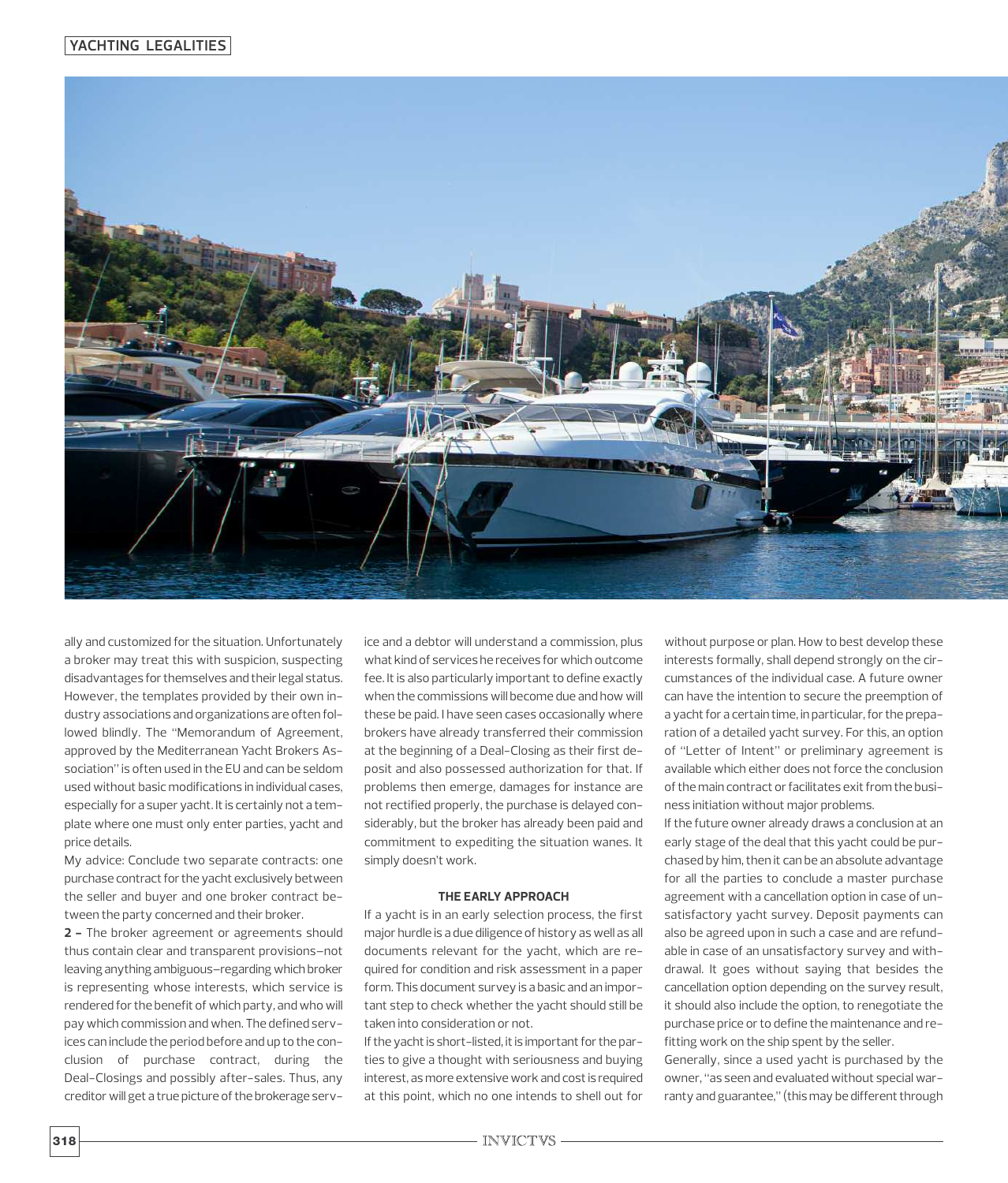

a dealer, see below) this technical survey, which is regularly financed by the prospective buyer, is of vital importance when buying a used yacht. All state defects and risks that cannot be determined with the help of the survey and which are not known, visible and have concealed defects, shall be borne by the buyer. This can become a seven-digit risk factor for a super yacht! A good survey should always be conducted by professional yacht experts and include an extensive sea trial; sailing yacht surveyors usually come with a special rig and sailing expertise. The survey covers the entire boat, hull, interior structure and in particular the entire engine and peripheral technology. Additionally, I suggest a detailed interview with the captain and crew to obtain information on usage, experiences, problems, repairs and maintenance. A conversation with the service providers may also prove to be helpful. The result of the survey-the condition of the yacht with all faults and defects, short and medium term repairs, or refitting work required–should be documented as a report.

#### **LEGAL FRAMEWORK**

With any conclusion of a contract dealing with international business relations, one of the key questions to be clarified from the beginning is 'which law applies', because it sets the regulatory framework, including all consequences that, depending/based on the chosen jurisdiction, exhibit great differences concerning the purchase right

The US buyers generally live in the jurisdiction of US law and may know a little about harmonized US federal law, but rather often not be aware of the different laws of the Federal States. The purchase right is one of the few harmonized legal areas and is standardized in Article 2 of the Uniform Commercial Code (UCC). Unlike the term 'Commercial Code', these provisions are not exclusively applicable to merchants, but for Sale of Goods contract concluded between a trader and a consumer. The purchase of a yacht by a private owner would thus also be covered under the UCC. For the conclusion of the contract, the UCC requires that the parties first reach an agreement. Such an agreement usually represents the precursor to the final conclusion. A legal contract exists only with the obvious concluding intentions of the parties.

If a US buyer purchases a yacht in the EU, the US law will rarely apply. The sellers and their representatives generally insist on the law of a EU country. The continental European law characterized by the Civil Law in many EU countries, is known in contrast as a highly differentiated legal regulation of the different types If a US buyer purchases a yacht in the EU, the US law will rarely apply. Sellers generally insist on the deal being closed under the law of a EU country.

**A good survey should always be conducted by professional yacht experts and include an extensive sea trial; sailing yacht surveyors usually come with a specialrig and sailing expertise.**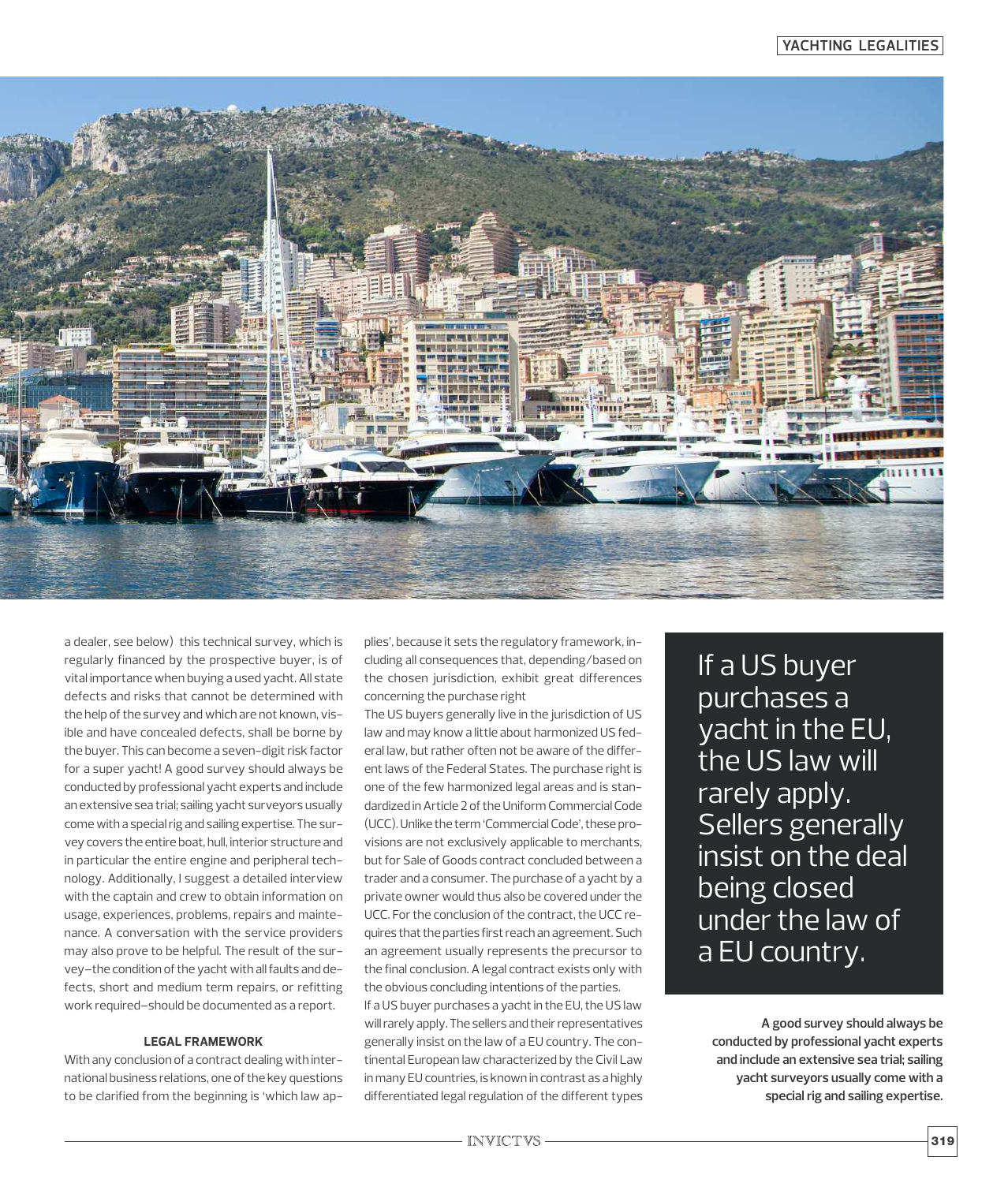**YACHTING LEGALITIES**



combined to make the purchase of used yachts in the EU highly attractive...

> An interesting draft option for a superyacht purchase agreement, one that covers the jurisdictions of USA-Europe, **is the agreement ofthe application ofthe international UN Sales convention,together with individual modifications.**

of contracts. The law is highly codified and recognizes the finest types of contracts and their nuances, particularly in the purchase right. One of the fundamental differences between American and the highly codified continental European contract law is, that the American law attributes considerable weightage to objective explanation, encouraging the party to step away from an otherwise determinable consensual resolution.This is particularlyevidentin theAmerican 'Parol Evidence Rule', whereby appropriate evidence of negotiations and external circumstances before, or upon, conclusion of contracts that are likely to create a different explanation of the objective content interpretation, are generally excluded.

In cases when the parties encounter two different national legal systems, the parties have a choice of law pursuant to the international law. In the absence of explicit contractual choice of law, the applicable law is determined mostly by the Rome Convention on the law applicable to contractual obligations, replaced as of 17th December 2009 by the EU Rome I Regulation. Absence of an explicit or implicit choice

of law by the parties is subject to the Rome I Regulation–in this case the contract to the law of the country with which it is most closely connected. In principle, this mainly refers to the country in which the party who is to render the contracted service has his habitual residence, or is the principal place of administration, i.e. the location of the seller or even the delivery and handover location of the purchased yacht. This presumption provision can be disregarded only if a close connection with another country can be proven under certain circumstances.

An interesting draft option for a superyacht purchase agreement, one that covers the jurisdictions of USA-Europe, is the agreement of the application of the international UN Sales convention, together with individual modifications and complementary application e.g. of Swiss law.

The UN Sales Convention (CISG - Convention on the Limitation Period in the International Sale of Goods) is a purchasing law stipulated by UNO which is applicable when the seller and buyer of international B2B commercial transactions are based in two different states. To date, 78 countries have ratified the CISG. These include almost all European and American States as well as Russia, China, Japan and Korea. The Limitation Convention applies only to international transactions and avoids the recourse to rules of private international law for those contracts falling under its scope of application. The Limitation Convention establishes uniform rules that govern the period of time within which a party under a contract for the international sale of goods must commence legal proceedings against another party, in order to assert a claim arising from the contract or relating to its breach, termination or validity. By doing so, it brings clarity and predictability on an aspect of great importance for the adjudication of the claim. Most legal systems limit, or prescribe a claim from being asserted after the lapse of a specified period of time, to prevent the institution of legal proceedings at such a late date that the evidence relating to the claim is likely to be unreliable or lost. It also aims to protect against the uncertainty that would result if a party were to remain exposed to unasserted claims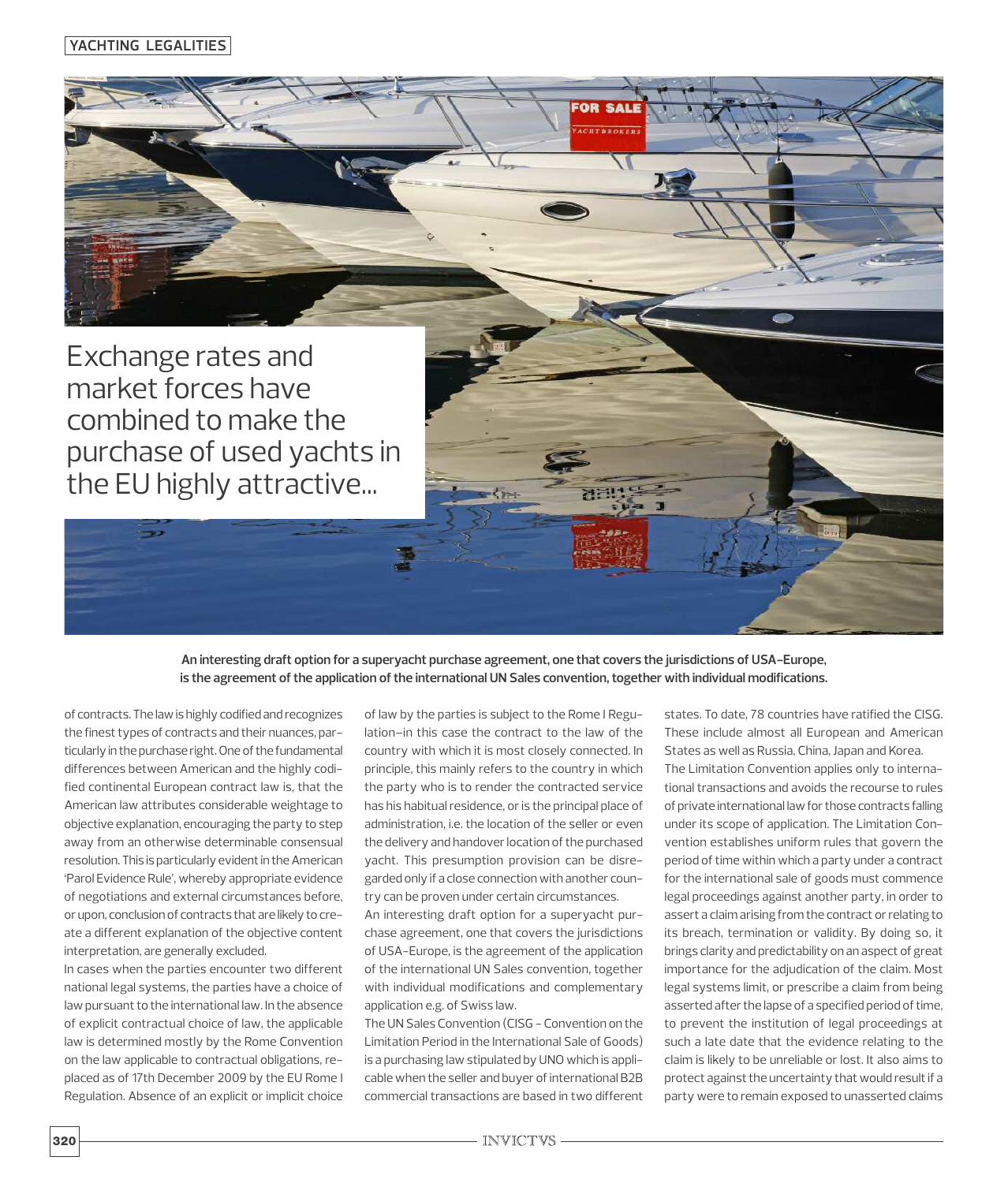

**The Limitation Convention establishes uniform rules that govern the period oftime within which a party under a contractforthe international sale of goods must commence legal proceedings against another party.**

for an extensive period of time. The Limitation Convention applies to contracts for the sale of goods between parties whose places of business are in different States if both of those States are Contracting States, or when the rules of private international law lead to the application to the contract of sale of goods of the law of a Contracting State. It may also apply by virtue of the parties' choice.

CISG is not applicable for international yacht purchases, but can be agreed upon as applicable and a law existing in many languages.

The buyer is entitled to claim for damages as per the CISG only if the seller fails to fulfill one of his duties as per the contract and without any other requirement and in particular due to a fault of the seller. CISG proves beneficial even for the seller. For instance, by force of the German law, a recourse may claim an extension of the warranty up to five years. However, the CISG does not know of any such provision. Moreover, the CISG allows cancellation of the contract after delivery only if there is a "substantial"

breach of contract by the seller and is declared within